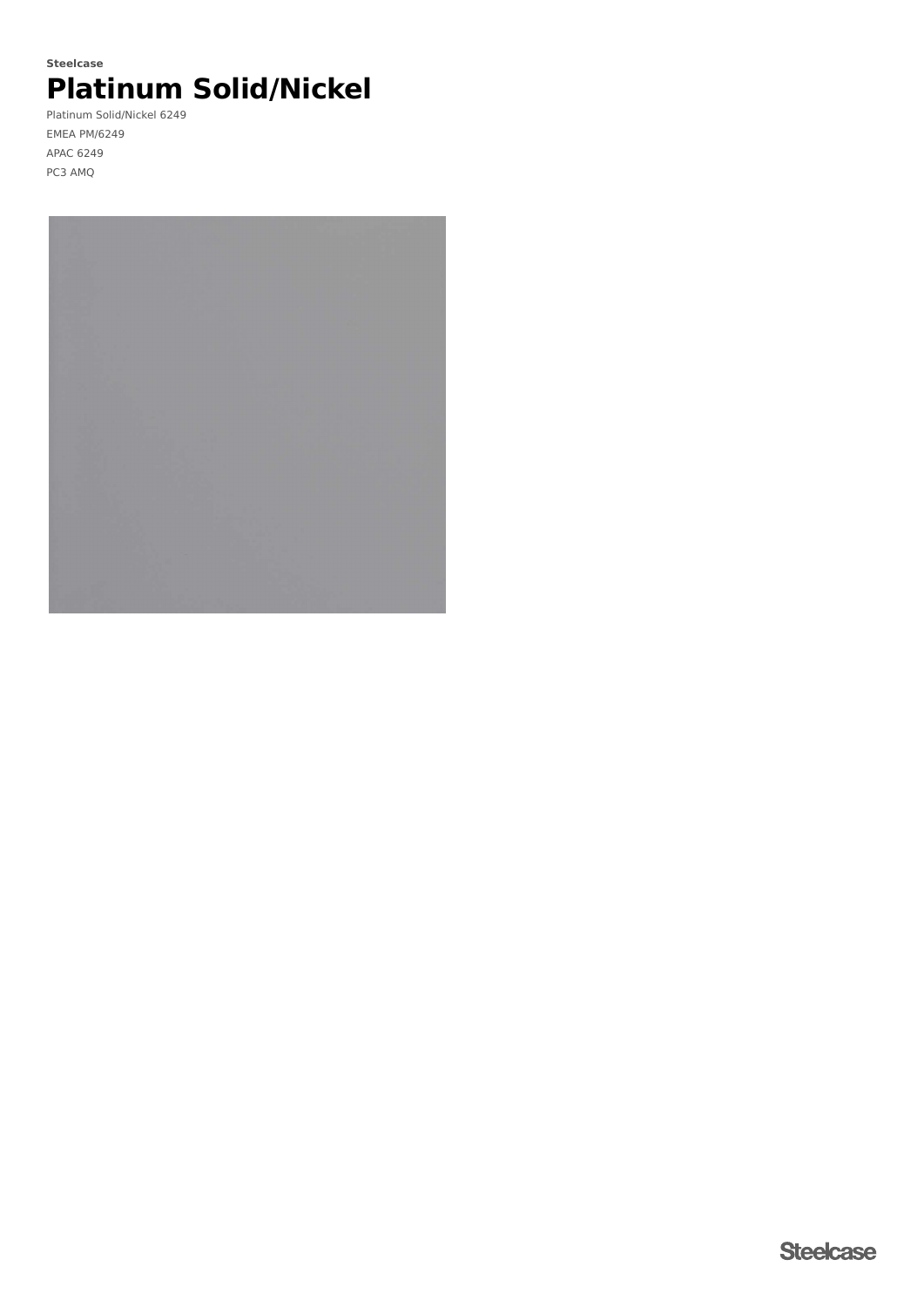## **Platinum Solid/Nickel Steelcase**

## **OVERVIEW**

| <b>Material Type</b>       | Seating Plastic, Systems Plastic, Edgeband             |
|----------------------------|--------------------------------------------------------|
| <b>Price</b>               | Plastic 1                                              |
| <b>Offering</b>            | <b>Standard Surfaces</b>                               |
| Brand                      | Steelcase, AMQ, Coalesse, West Elm, Orangebox          |
| <b>Global Availability</b> | Americas, Europe, Middle East, Africa, Asia<br>Pacific |
| <b>Design</b>              | Solid                                                  |
|                            |                                                        |

## **SPECS**

| $\sim$<br>$\sim$<br>$\sim$<br>-<br>$\sim$<br>$\sim$ | $\sim$ |  |  |
|-----------------------------------------------------|--------|--|--|
|                                                     |        |  |  |
|                                                     |        |  |  |
|                                                     |        |  |  |
|                                                     |        |  |  |
|                                                     |        |  |  |
|                                                     |        |  |  |
|                                                     |        |  |  |
|                                                     |        |  |  |
|                                                     |        |  |  |
|                                                     |        |  |  |
|                                                     |        |  |  |
|                                                     |        |  |  |
|                                                     |        |  |  |
|                                                     |        |  |  |
|                                                     |        |  |  |
|                                                     |        |  |  |

## **CHARACTERISTICS**